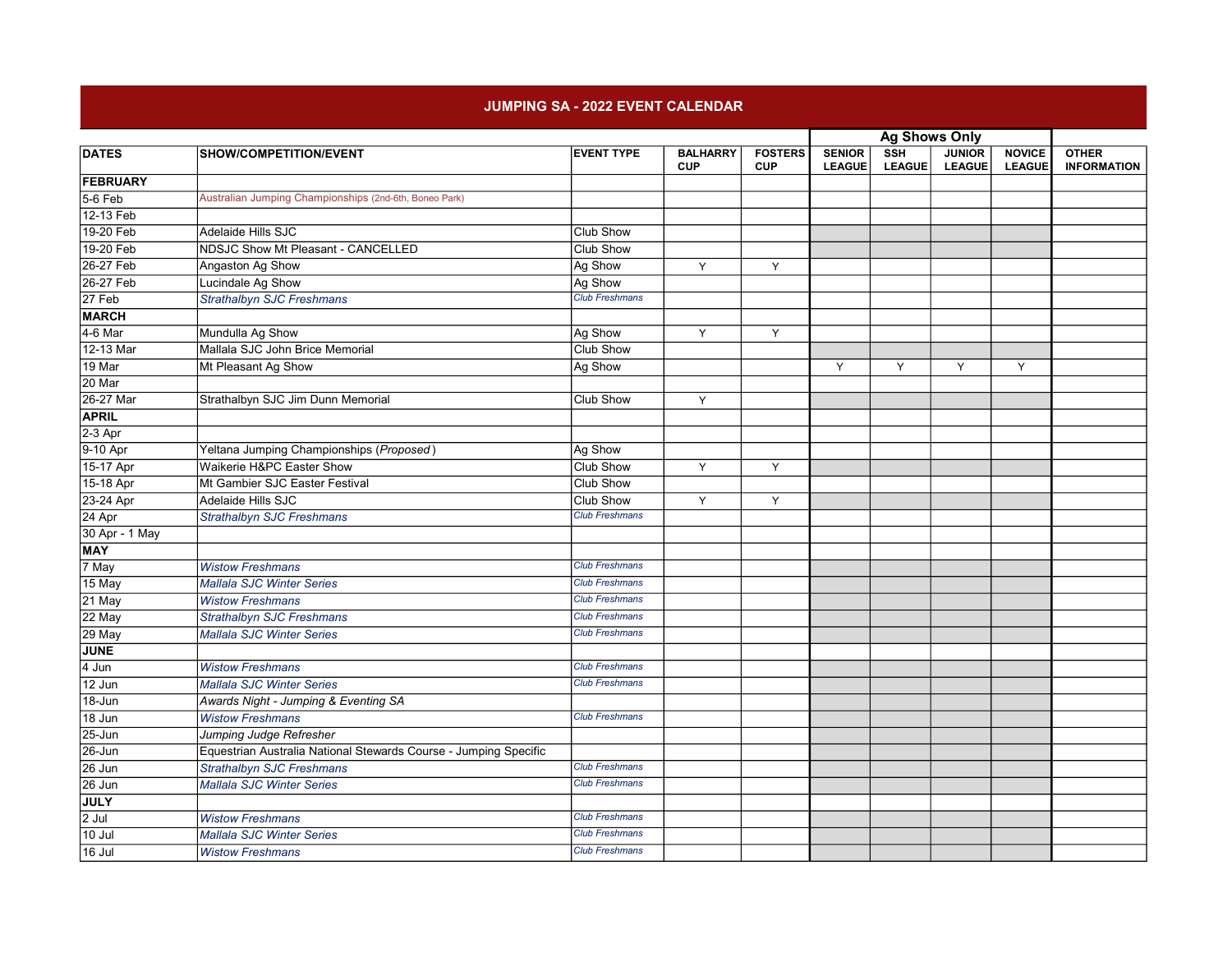## JUMPING SA - 2022 EVENT CALENDAR

|                    |                                            |                       |                               |                              | <b>Ag Shows Only</b>           |                             |                                |                                |                                    |
|--------------------|--------------------------------------------|-----------------------|-------------------------------|------------------------------|--------------------------------|-----------------------------|--------------------------------|--------------------------------|------------------------------------|
| <b>DATES</b>       | SHOW/COMPETITION/EVENT                     | <b>EVENT TYPE</b>     | <b>BALHARRY</b><br><b>CUP</b> | <b>FOSTERS</b><br><b>CUP</b> | <b>SENIOR</b><br><b>LEAGUE</b> | <b>SSH</b><br><b>LEAGUE</b> | <b>JUNIOR</b><br><b>LEAGUE</b> | <b>NOVICE</b><br><b>LEAGUE</b> | <b>OTHER</b><br><b>INFORMATION</b> |
| $24$ Jul           | Strathalbyn SJC Freshmans                  | <b>Club Freshmans</b> |                               |                              |                                |                             |                                |                                |                                    |
| 30-31 Jul          | Mallala SJC Winter Series Final Show       | Club Show             |                               |                              |                                |                             |                                |                                |                                    |
| <b>AUGUST</b>      |                                            |                       |                               |                              |                                |                             |                                |                                |                                    |
| 6-7 Aug            | <b>Wistow Cygnet Rambler Cup</b>           | <b>Club Show</b>      |                               |                              |                                |                             |                                |                                |                                    |
| 13-14 Aug          | <b>NDSJC Guley Cup Show</b>                | <b>Club Show</b>      |                               |                              |                                |                             |                                |                                |                                    |
| 14 Aug             | Port Lincoln Ag Show (EP)                  | Ag Show               |                               |                              |                                |                             |                                |                                |                                    |
| 20-21 Aug          | Kadina Ag Show                             | Ag Show               |                               |                              |                                |                             |                                |                                |                                    |
| 20-21 Aug          | Whyalla Ag Show                            | Ag Show               |                               |                              |                                |                             |                                |                                |                                    |
| 26-28 Aug          | <b>Gawler Ag Show</b>                      | Ag Show               |                               |                              |                                |                             |                                |                                |                                    |
| 28 Aug             | Strathalbyn SJC Freshmans                  | <b>Club Freshmans</b> |                               |                              |                                |                             |                                |                                |                                    |
| <b>SEPTEMBER</b>   |                                            |                       |                               |                              |                                |                             |                                |                                |                                    |
| $3-11$ Sep         | Adelaide Royal Show - Wayville Showgrounds | Ag Show               |                               |                              |                                |                             |                                |                                |                                    |
| 16-18 Sep          | <b>ESA SA State Jumping Championships</b>  | <b>ESA Show</b>       | Y                             | Y                            |                                |                             |                                |                                |                                    |
| $\overline{17$ Sep | Wudinna Ag Show (EP)                       | Ag Show               |                               |                              |                                |                             |                                |                                |                                    |
| $24$ Sep           | Kimba Ag Show (EP)                         | Ag Show               |                               |                              |                                |                             |                                |                                |                                    |
| 24-25 Sep          | Mallala SJC Indoor State Championships     | <b>Club Show</b>      |                               |                              |                                |                             |                                |                                |                                    |
| 24-25 Sep          | Murray Bridge Ag Show                      | Ag Show               |                               |                              |                                |                             |                                |                                |                                    |
| 25 Sep             | <b>Strathalbyn SJC Freshmans</b>           | <b>Club Freshmans</b> |                               |                              |                                |                             |                                |                                |                                    |
| <b>OCTOBER</b>     |                                            |                       |                               |                              |                                |                             |                                |                                |                                    |
| $1-3$ Oct          | Loxton Ag Show                             | Ag Show               | Y                             | Y                            | Y                              | Y                           | Y                              | Y                              |                                    |
| $2-3$ Oct          | Kingston SE Ag Show                        | Ag Show               |                               |                              |                                |                             |                                |                                |                                    |
| $3$ Oct            | Yallunda Flat Ag Show (EP)                 | Ag Show               |                               |                              |                                |                             |                                |                                |                                    |
| 8 Oct              | Cummins Ag Show (EP)                       | Ag Show               |                               |                              |                                |                             |                                |                                |                                    |
| 8-9 Oct            | Port Elliot Ag Show                        | Ag Show               |                               |                              | Y                              | Y                           | Y                              | Y                              |                                    |
| $9$ Oct            | Mil-Lel Ag Show                            | Ag Show               |                               |                              |                                |                             |                                |                                |                                    |
| $15$ Oct           | Clare Ag Show                              | Ag Show               |                               |                              |                                |                             |                                |                                |                                    |
| $15$ Oct           | Cleve Ag Show (EP)                         | Ag Show               |                               |                              |                                |                             |                                |                                |                                    |
| 15-16 Oct          | Naracoorte Ag Show                         | Ag Show               |                               |                              |                                |                             |                                |                                |                                    |
| 21-23 Oct          | <b>EPSJC Tumby Bay Championships</b>       | <b>Club Show</b>      |                               |                              |                                |                             |                                |                                |                                    |
| 21-23 Oct          | Mount Gambier Ag Show                      | Ag Show               | Y                             | Y                            | Y                              | Y                           | Y                              | Y                              |                                    |
| $23$ Oct           | <b>Strathalbyn SJC Freshmans</b>           | <b>Club Freshmans</b> |                               |                              |                                |                             |                                |                                |                                    |
| 29-30 Oct          | Kapunda Ag Show                            | Ag Show               | Y                             | Y                            | Υ                              | Υ                           | Υ                              | Y                              |                                    |
| 29-30 Oct          | Penola Ag Show                             | Ag Show               |                               |                              |                                |                             |                                |                                |                                    |
| <b>NOVEMBER</b>    |                                            |                       |                               |                              |                                |                             |                                |                                |                                    |
| $5-6$ Nov          | <b>Millicent Ag Show</b>                   | Ag Show               |                               |                              |                                |                             |                                |                                |                                    |
| 12-13 Nov          |                                            |                       |                               |                              |                                |                             |                                |                                |                                    |
| 19-20 Nov          |                                            |                       |                               |                              |                                |                             |                                |                                |                                    |
| 27 Nov             | Strathalbyn SJC Sue Brown Memorial         | Club Show             |                               |                              |                                |                             |                                |                                |                                    |
| <b>DECEMBER</b>    |                                            |                       |                               |                              |                                |                             |                                |                                |                                    |
| $3-4$ Dec          |                                            |                       |                               |                              |                                |                             |                                |                                |                                    |
| 10-11 Dec          |                                            |                       |                               |                              |                                |                             |                                |                                |                                    |